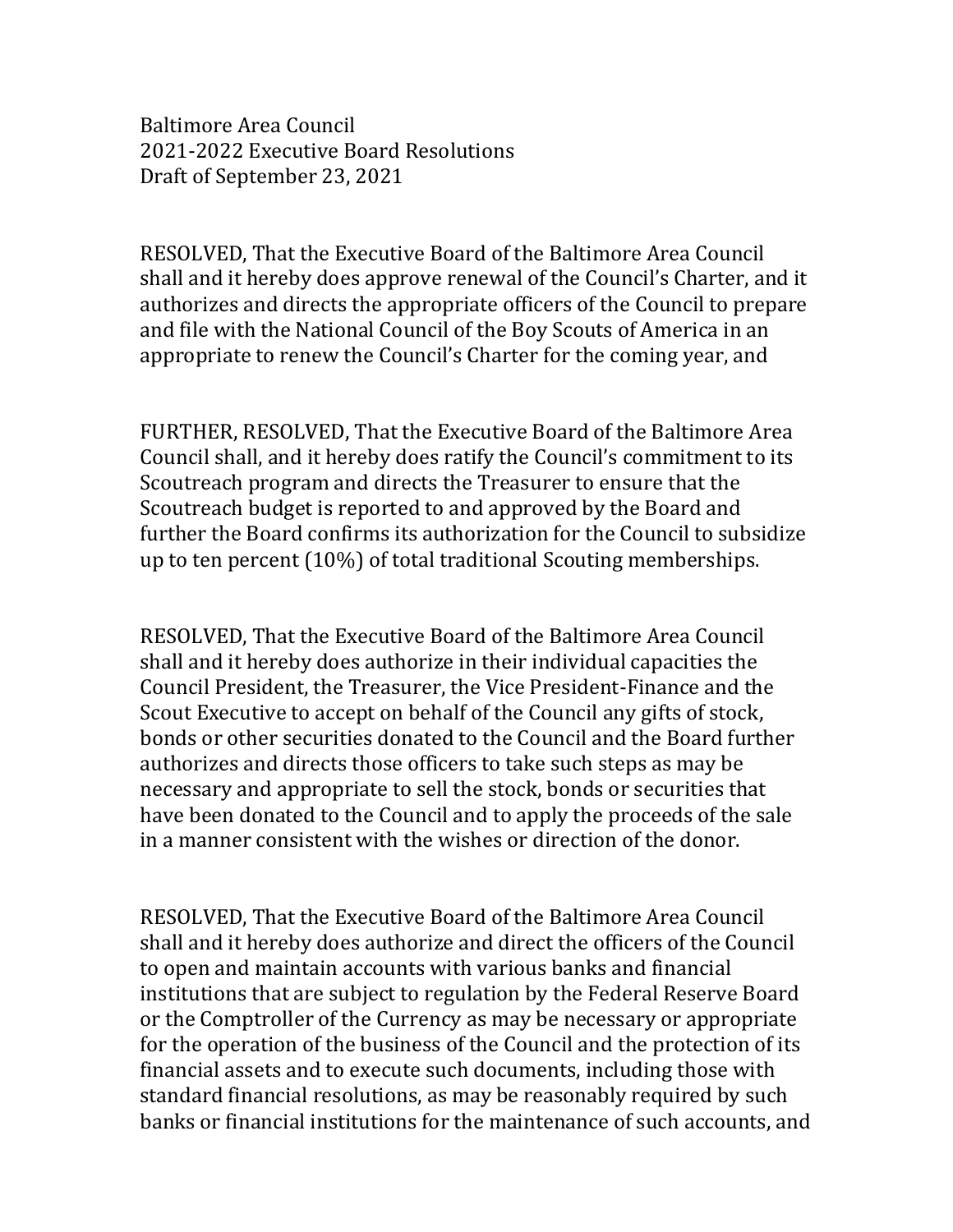FURTHER, RESOLVED, That the officers of the Council shall ensure that the procedures established, including but not limited to those procedures set forth in the Council's Bylaws, for the protection of and the withdrawal of funds deposited in any of the Council's accounts are strictly followed, including those provisions that govern the signature of various Council officers and members of the staff.

RESOLVED, That the Executive Board of the Baltimore Area Council shall and it hereby does ratify and affirm the non-discrimination policy previously adopted by the Council, a copy of which was made available to the Board prior to this meeting, and the Secretary is directed to attach a copy of that policy to the minutes of this meeting, and further the Board reaffirms its commitment to offer equal employment opportunity, training, development, advancement and pay on the basis of qualifications and ability without regard to race, color, national origin, sex, age, religious denomination or disability.

RESOLVED, That the Executive Board of the Baltimore Area Council shall and it hereby does ratify and affirm the Council's Conflict-of-Interest Policy for Executive Board Members, previously adopted by the Council, a copy of which was made available to the Board prior to this meeting, and the Secretary is directed to attach a copy of that policy to the minutes of this meeting, and further the Board directs the Secretary to collect in a timely manner and file with the Council's records the Conflict–of-Interest Policy Certifications required to be submitted annually by those subject to the policy.

RESOLVED, That the Executive Board of the Baltimore Area Council shall and it hereby does ratify and affirm the Council's Ethics (or Whistle Blower Policy) Policy and specifically the whistle blower provisions contained therein as previously adopted by the Audit Committee and approved by the Board, a copy of which was made available to the Board prior to this meeting, and the Secretary is directed to attach a copy of that policy to the minutes of this meeting.